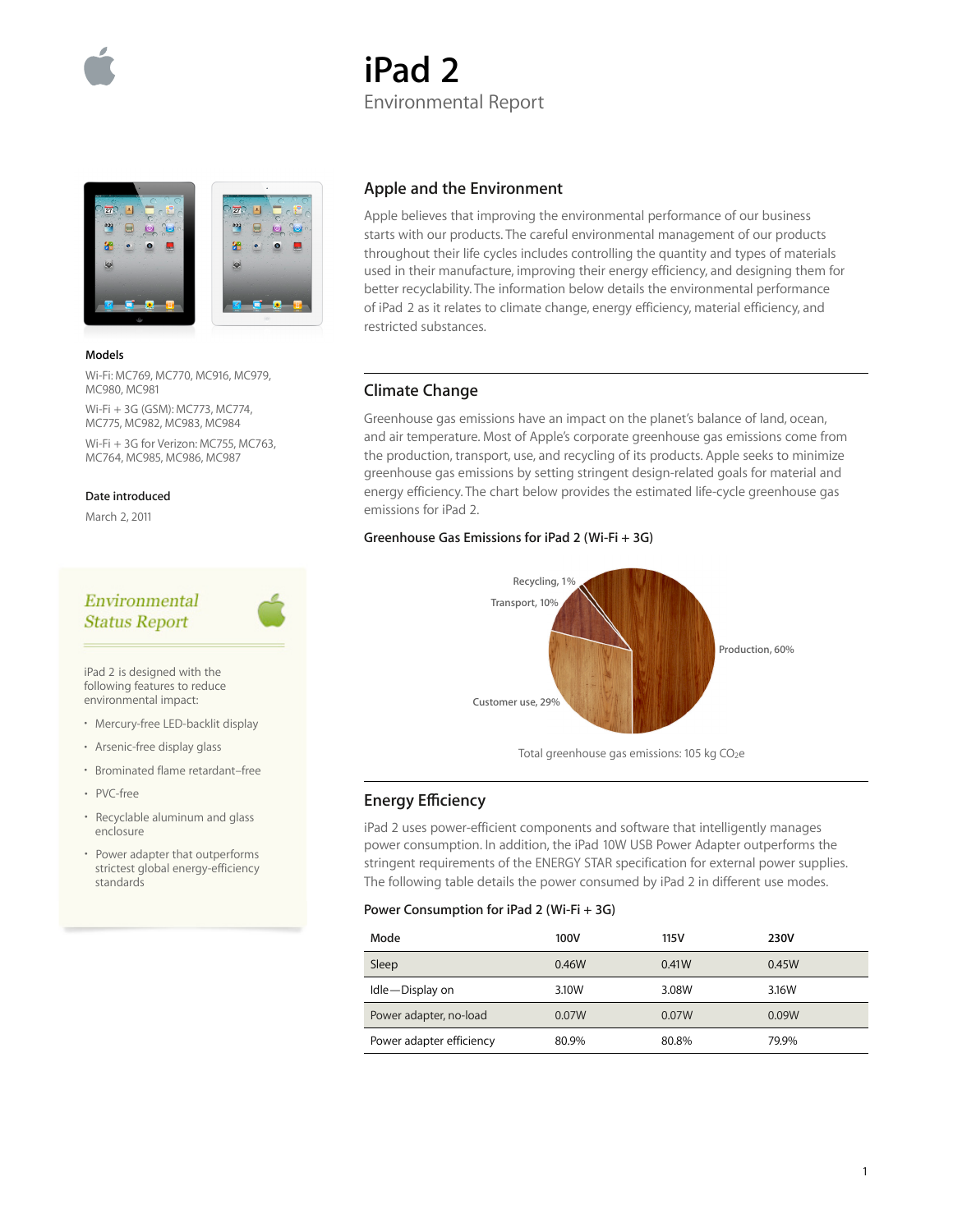#### **Battery chemistry**

- Lithium-ion polymer, 25 Whr
- Free of lead, cadmium, and mercury

## **Material Efficiency**

Apple's ultracompact product and packaging designs lead the industry in material efficiency. Reducing the material footprint of a product helps maximize shipping efficiency. It also helps reduce energy consumed during production and material waste generated at the end of the product's life. iPad is made of aluminum and other materials highly desired by recyclers. In addition, iPad 2 is even more material efficient than the original iPad, consuming up to 18 percent less material. The chart below details the materials used for iPad 2.

### **Material Use for iPad 2 (Wi-Fi + 3G)**



### **Packaging**

The packaging for iPad 2 is highly recyclable. It uses corrugated cardboard made from a minimum of 28 percent post-consumer recycled content, and molded fiber made entirely from recycled content. In addition, its packaging is extremely material efficient, allowing up to 38 percent more units to be transported in an airline shipping container compared with the original iPad. The following table details the materials used in iPad 2 packaging.

### **Packaging Breakdown for iPad 2 (U.S. Configurations)**

| Material                        | Retail box | Retail and<br>shipping box |
|---------------------------------|------------|----------------------------|
| Paper (corrugate, molded fiber) | 205q       | 492q                       |
| High-impact polystyrene         | 68g        | 68q                        |
| Other plastics                  | 9q         | 9q                         |

### **Restricted Substances**

Apple has long taken a leadership role in restricting harmful substances from its products and packaging. As part of this strategy, all Apple products comply with the strict European Directive on the Restriction of the Use of Certain Hazardous Substances in Electrical and Electronic Equipment, also known as the RoHS Directive. Examples of materials restricted by RoHS include lead, mercury, cadmium, hexavalent chromium, and PBB and PBDE brominated flame retardants (BFRs). iPad 2 goes even further than the requirements of the RoHS Directive by incorporating the following more aggressive restrictions:

- Mercury-free LED-backlit display
- Arsenic-free display glass
- Brominated flame retardant (BFR)−free
- Polyvinyl chloride (PVC)−free



iPad 2 retail packaging consumes 51 percent less material and allows up to 38 percent more units to fit in each airline shipping container than the original iPad.